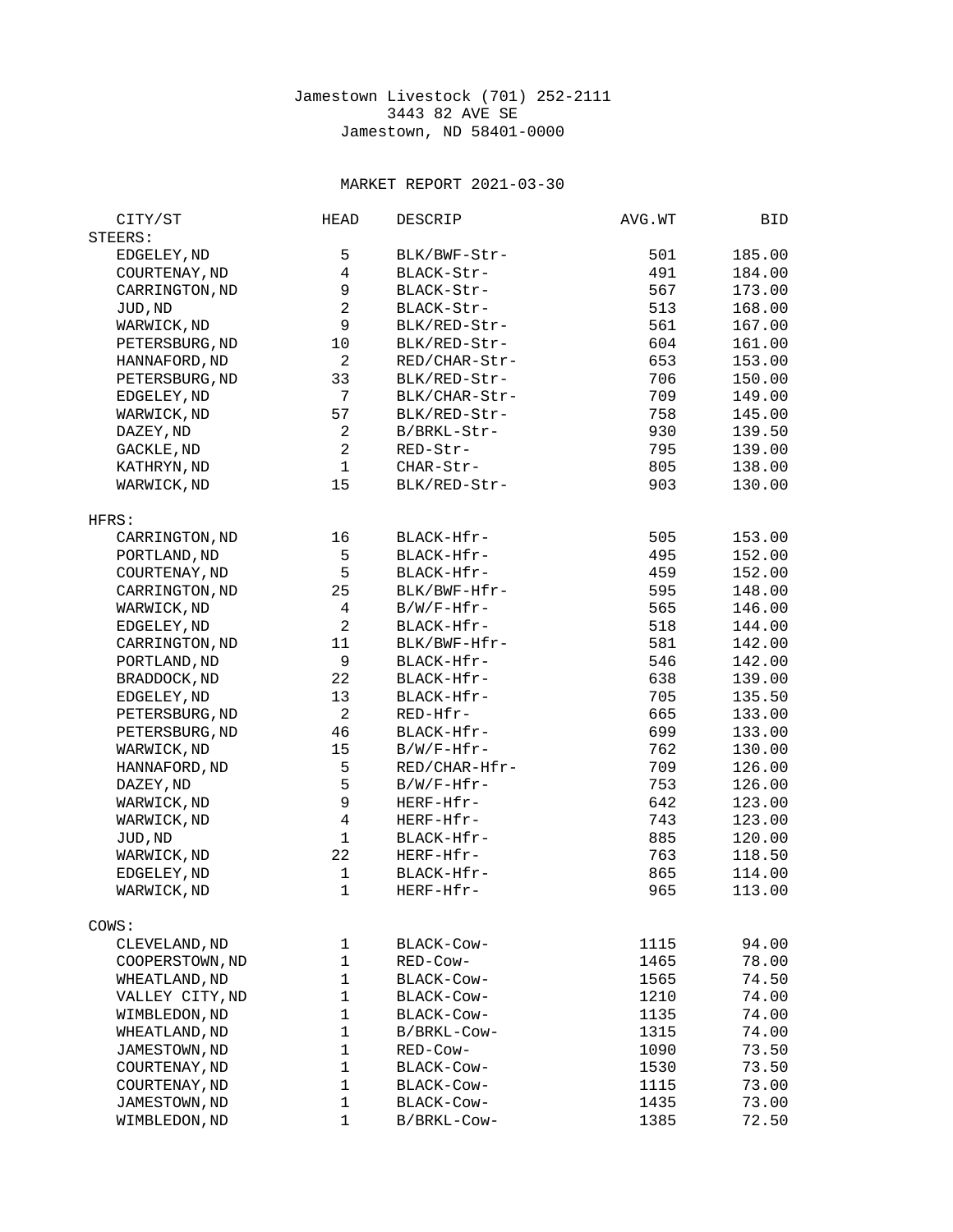| BOWDON, ND          | $\mathbf{1}$   | R/BRKL-Cow-   | 1565         | 72.50 |
|---------------------|----------------|---------------|--------------|-------|
| WIMBLEDON, ND       | $\mathbf{1}$   | BLACK-Cow-    | 1625         | 72.50 |
| BINFORD, ND         | $\mathbf{1}$   | $B/W/F$ -Cow- | 1175         | 72.50 |
| COURTENAY, ND       | $\mathbf{1}$   | BLACK-Cow-    | 1255         | 72.50 |
| COURTENAY, ND       | $\mathbf{1}$   | BLACK-COW-    | 1650         | 72.50 |
| JAMESTOWN, ND       | $\mathbf{1}$   | RED-Cow-      | 1110         | 72.50 |
| LUVERNE, ND         | $\mathbf{1}$   | BLACK-COW-    | 1610         | 72.00 |
| COOPERSTOWN, ND     | $\mathbf{1}$   | RED-Cow-      | 1540         | 72.00 |
| COURTENAY, ND       | $\mathbf{1}$   | BLACK-COW-    | 1190         | 71.50 |
| WIMBLEDON, ND       | $\mathbf{1}$   | BLACK-COW-    | 1235         | 71.50 |
| MOORHEAD, MN        | $\mathbf{1}$   | SIMM-COW-     | 1620         | 71.50 |
| WIMBLEDON, ND       | $\mathbf{1}$   | RED-Cow-      | 1365         | 71.00 |
| COURTENAY, ND       | $\mathbf{1}$   | BLACK-COW-    | 1475         | 71.00 |
| VALLEY CITY, ND     | $\mathbf{1}$   | BLACK-COW-    | 1200         | 71.00 |
| COURTENAY, ND       | $\mathbf{1}$   | BLACK-COW-    | 1550         | 71.00 |
| VALLEY CITY, ND     | $\mathbf{1}$   | B/BRKL-Cow-   | 1590         | 70.50 |
| VALLEY CITY, ND     | $\mathbf{1}$   | CHAR-COW-     | 1380         | 70.50 |
| WIMBLEDON, ND       | $\mathbf{1}$   | BLACK-Cow-    | 1265         | 70.00 |
| COURTENAY, ND       | $\mathbf{1}$   | R/BRKL-Cow-   | 790          | 70.00 |
| COOPERSTOWN, ND     | $\mathbf{1}$   | RED-Cow-      | 1410         | 70.00 |
| JAMESTOWN, ND       | $\mathbf 1$    | RED-Cow-      | 1420         | 70.00 |
| VALLEY CITY, ND     | $\overline{2}$ | BLK/CHAR-Cow- | 1480         | 69.50 |
|                     | $\mathbf 1$    | BLACK-COW-    | 1505         | 69.50 |
| WIMBLEDON, ND       | $\overline{c}$ |               |              |       |
| VALLEY CITY, ND     | $\mathbf{1}$   | BLACK-Cow-    | 1545         | 69.50 |
| JUD, ND             | $\overline{2}$ | BLACK-Cow-    | 1355<br>1400 | 69.50 |
| VALLEY CITY, ND     | $\mathbf{1}$   | BLK/CHAR-Cow- |              | 69.00 |
| BOWDON, ND          |                | RED-Cow-      | 1355         | 69.00 |
| COURTENAY, ND       | $\mathbf 1$    | BLACK-COW-    | 1910         | 69.00 |
| WHEATLAND, ND       | $\mathbf{1}$   | RED-Cow-      | 1510         | 69.00 |
| VALLEY CITY, ND     | $\overline{c}$ | BLK/CHAR-Cow- | 1533         | 69.00 |
| BOWDON, ND          | $\mathbf{1}$   | RWF-Cow-      | 1605         | 68.50 |
| WIMBLEDON, ND       | $\mathbf{1}$   | RED-Cow-      | 1595         | 68.00 |
| VALLEY CITY, ND     | $\overline{c}$ | BLK/RED-COW-  | 1475         | 68.00 |
| WHEATLAND, ND       | $\mathbf{1}$   | BLACK-COW-    | 1795         | 68.00 |
| ENDERLIN, ND        | $\mathbf{1}$   | BLACK-Cow-    | 1285         | 68.00 |
| COURTENAY, ND       | $\mathbf{1}$   | BLACK-Cow-    | 1635         | 67.50 |
| COOPERSTOWN, ND     | $\mathbf 1$    | RED-Cow-      | 1565         | 67.50 |
| COURTENAY, ND       | $\mathbf{1}$   | BLACK-COW-    | 1570         | 67.50 |
| MEDINA, ND          | $\mathbf{1}$   | RED-Cow-      | 1435         | 67.00 |
| COOPERSTOWN, ND     | $\mathbf 1$    | RED-Cow-      | 1760         | 67.00 |
| BOWDON, ND          | $\mathbf 1$    | RED-Cow-      | 1520         | 66.50 |
| COURTENAY, ND       | $\mathbf{1}$   | RED-Cow-      | 1480         | 66.00 |
| <b>BUCHANAN, ND</b> | $\mathbf{1}$   | B/BRKL-Cow-   | 1335         | 65.50 |
| VALLEY CITY, ND     | $\mathbf{1}$   | BLACK-Cow-    | 1395         | 65.50 |
| BOWDON, ND          | $\mathbf{1}$   | R/BRKL-Cow-   | 1600         | 64.00 |
| COOPERSTOWN, ND     | $\mathbf 1$    | RED-Cow-      | 1660         | 63.00 |
| ENDERLIN, ND        | $\mathbf{1}$   | BLACK-Cow-    | 1210         | 63.00 |
| ENDERLIN, ND        | 1              | BLACK-COW-    | 1360         | 63.00 |
| YPSILANTI, ND       | $\mathbf{1}$   | HERF-Cow-     | 1695         | 62.00 |
| ENDERLIN, ND        | $\mathbf{1}$   | BLACK-Cow-    | 1325         | 62.00 |
| COOPERSTOWN, ND     | $\mathbf{1}$   | RED-Cow-      | 1785         | 60.50 |
| BULLS:              |                |               |              |       |
| WHEATLAND, ND       | $\mathbf{1}$   | RED-Bull-     | 2555         | 96.00 |
| CASSELTON, ND       | $\mathbf{1}$   | BLACK-Bull-   | 2295         | 91.00 |
| CARRINGTON, ND      | $\mathbf{1}$   | HERF-Bull-    | 1970         | 91.00 |
| <b>BUCHANAN, ND</b> | 1              | HERF-Bull-    | 1610         | 86.50 |
| PETERSBURG, ND      | 1              | BLACK-Bull-   | 2085         | 85.00 |
| LUVERNE, ND         | $\mathbf{1}$   | HOLST-Bull-   | 1705         | 84.50 |